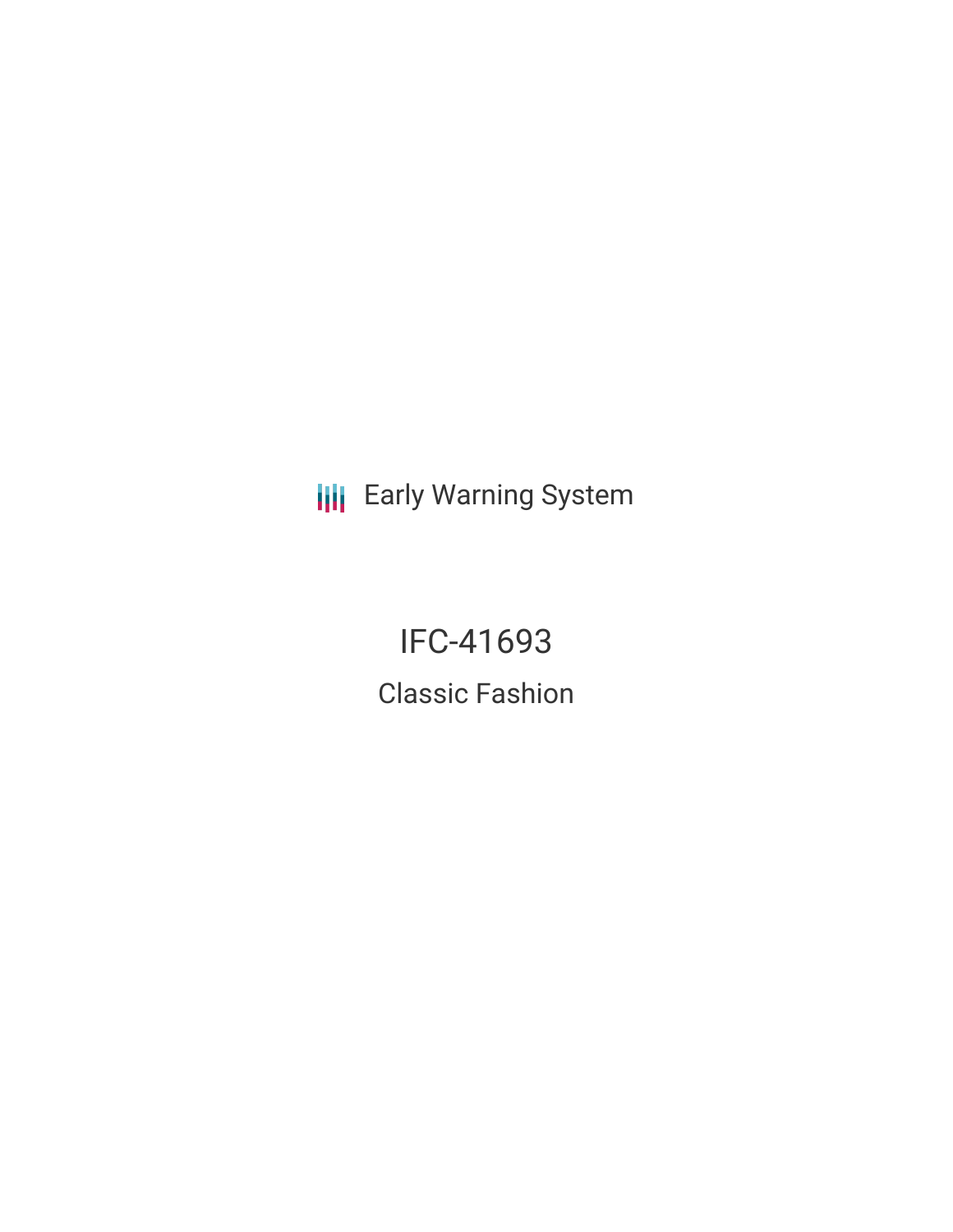# **Quick Facts**

| <b>Countries</b>               | Jordan                                    |
|--------------------------------|-------------------------------------------|
| <b>Specific Location</b>       | Ramtha, Irbid                             |
| <b>Financial Institutions</b>  | International Finance Corporation (IFC)   |
| <b>Status</b>                  | Proposed                                  |
| <b>Bank Risk Rating</b>        | B                                         |
| <b>Voting Date</b>             | 2020-01-31                                |
| <b>Borrower</b>                | CLASSIC FASHION APPAREL INDUSTRY LTD. CO. |
| <b>Sectors</b>                 | Industry and Trade, Infrastructure        |
| <b>Investment Type(s)</b>      | Loan                                      |
| <b>Investment Amount (USD)</b> | $$25.00$ million                          |
| <b>Project Cost (USD)</b>      | \$35.00 million                           |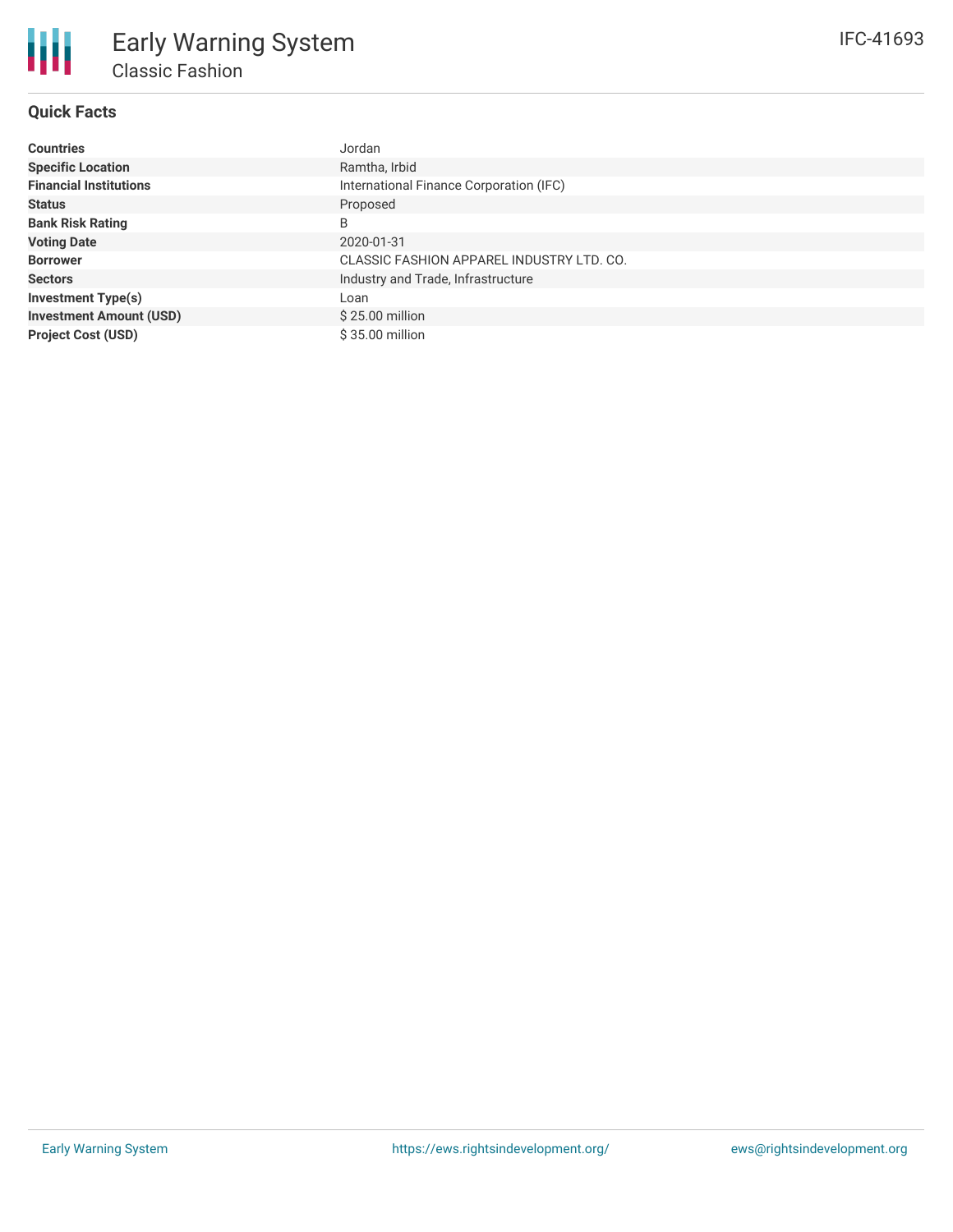

## **Project Description**

According to bank documents, the proposed IFC investment comprises of a loan of up to US\$25 million to support infrastructure for 30 additional sewing lines located within the current footprint at the Al-Hassan Industrial Estate, which will house the additional lines.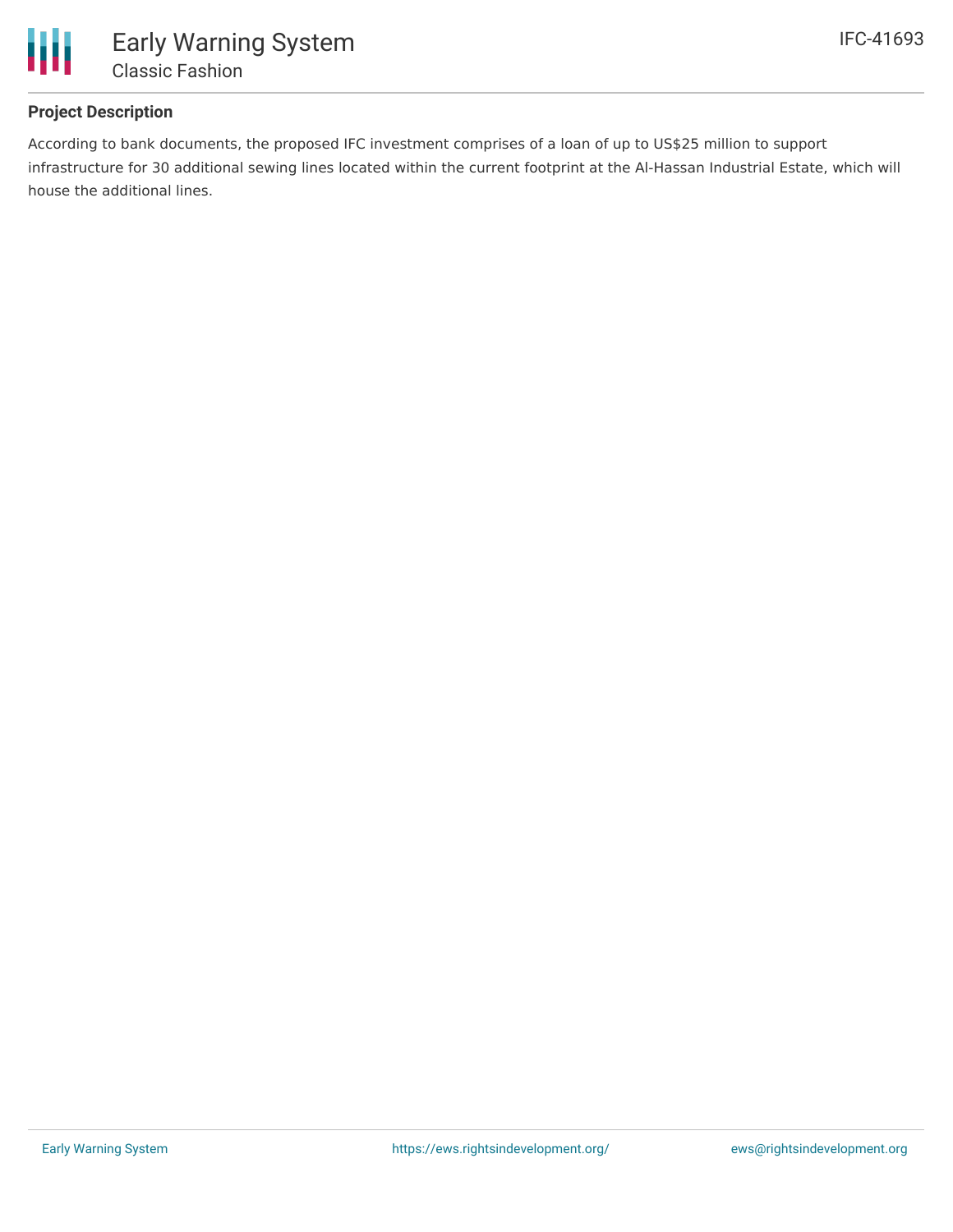

### **Investment Description**

• International Finance Corporation (IFC)

The total Project cost is US\$35 million and IFC will finance up to US\$25 million in loan.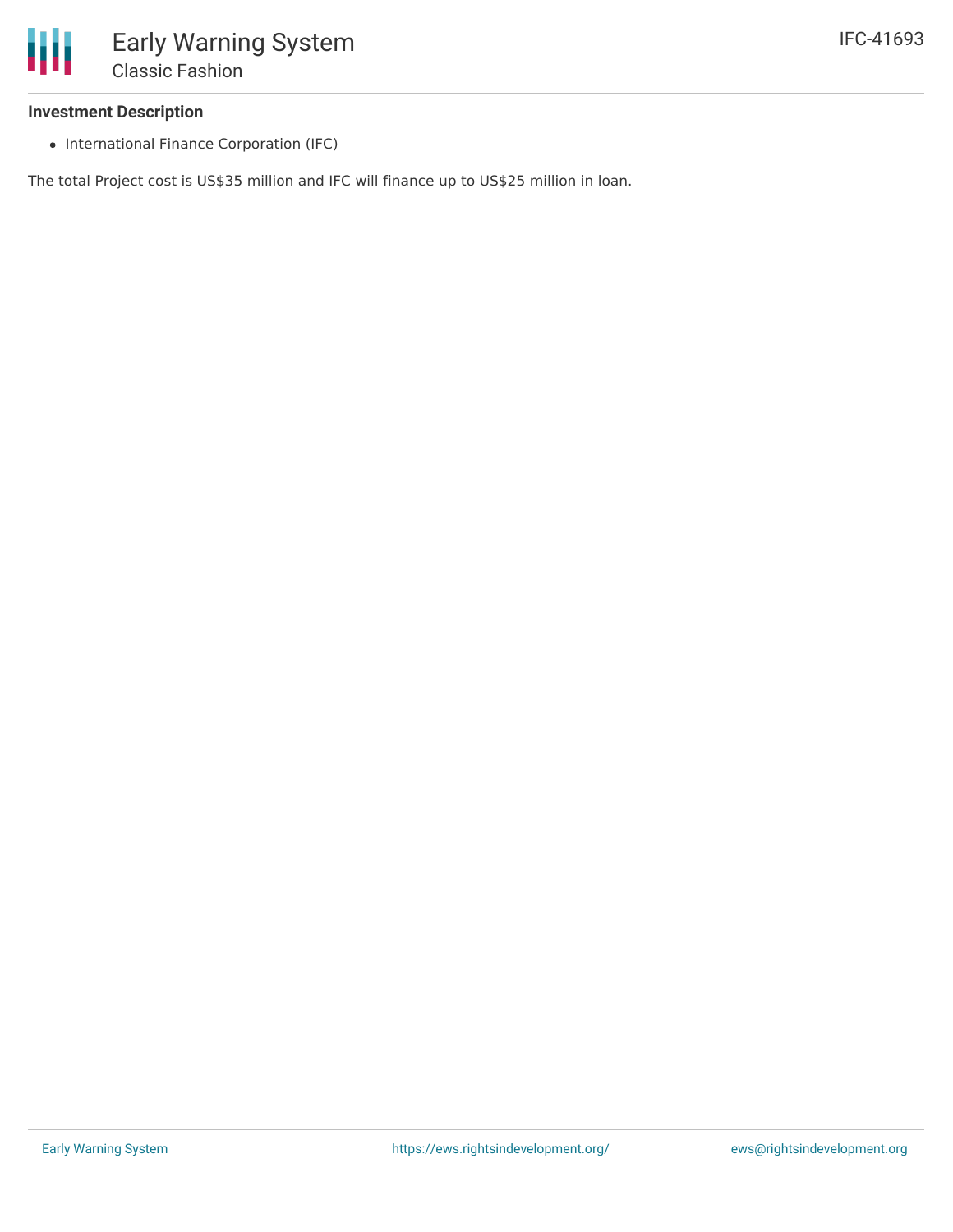

## **Private Actors Description**

Classic Fashion Apparel Industry Ltd. Co. is jointly owned by Mr. Sanal Kumar (80%), Mr. Achyuth Krishnan (10%), and Mr. Sreedharan Nair Ramdas (10%).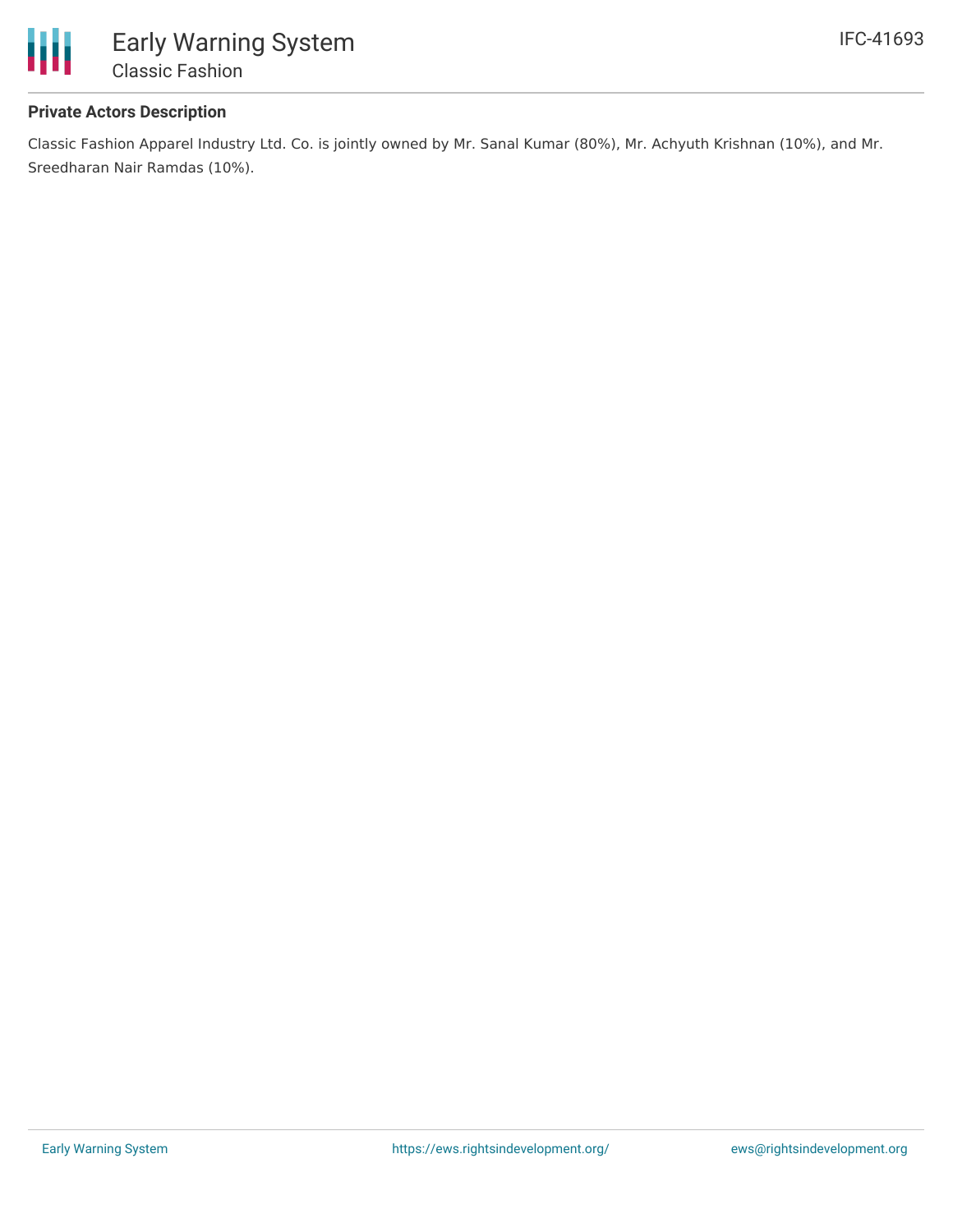

# Early Warning System Classic Fashion

| <b>Private Actor 1</b> | <b>Private Actor</b><br>l Role | <b>Private Actor</b><br>Sector | <b>Relation</b> | <b>Private Actor 2</b>       | <b>Private Actor</b><br>2 Role | <b>Private Actor</b><br>2 Sector |
|------------------------|--------------------------------|--------------------------------|-----------------|------------------------------|--------------------------------|----------------------------------|
| $\sim$                 | $\overline{\phantom{a}}$       | $\sim$                         | $\sim$          | Classic Fashion Manufacturer | Client                         | $\sim$                           |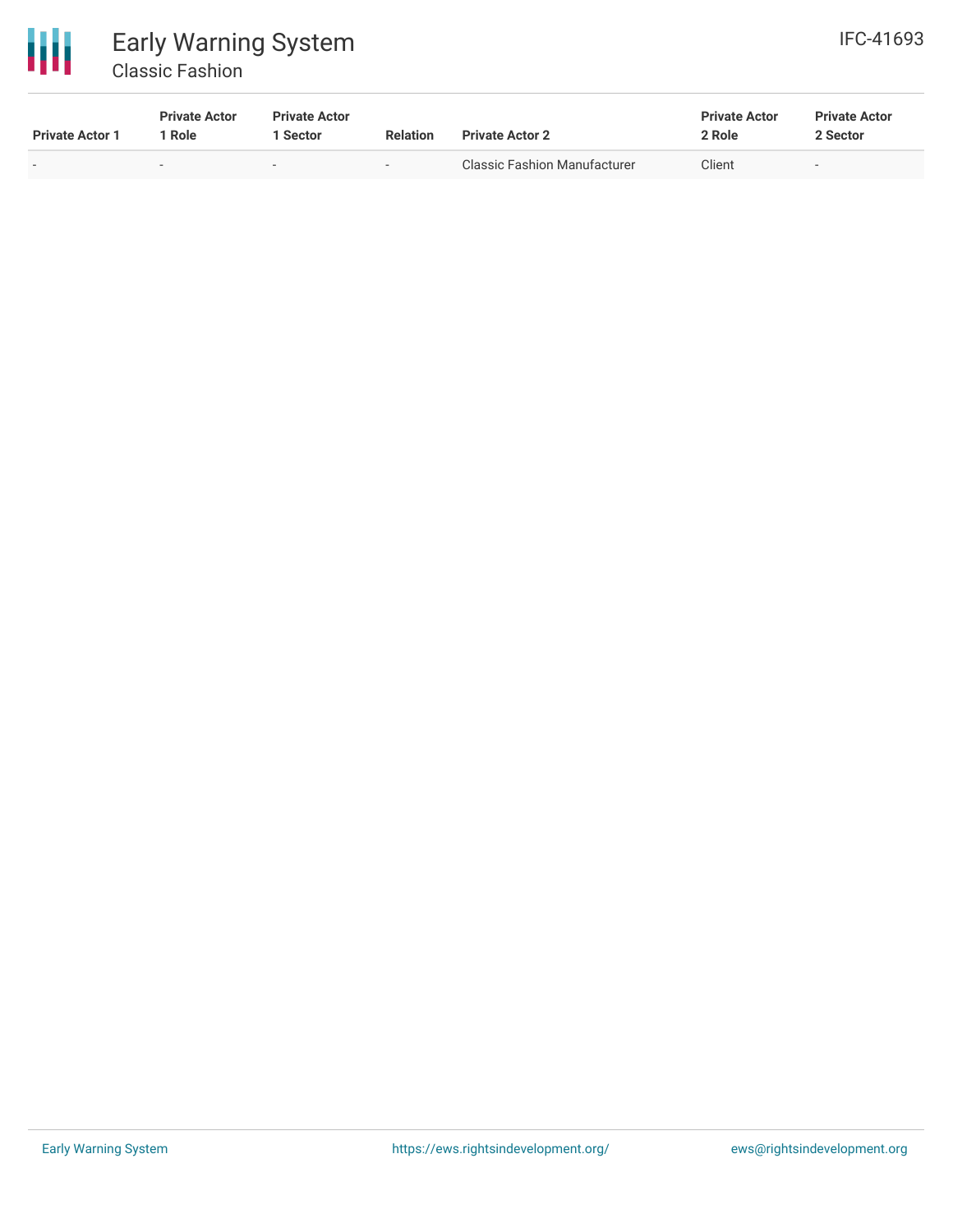

## **Contact Information**

Classic Fashion Apparel Industry Ltd. Co. Sridhar Rajagopal Director - Management Services +962 (0) 7704 13953 sridhar.rajagopal@cfaiteam.com Al Hassan Industrial Estate, P.O Box 54, Ramtha, Irbid, Jordan [www.classicfashionapparel.com](http://www.classicfashionapparel.com)

## **ACCOUNTABILITY MECHANISM OF IFC**

The Compliance Advisor Ombudsman (CAO) is the independent complaint mechanism and fact-finding body for people who believe they are likely to be, or have been, adversely affected by an IFC or MIGA- financed project. If you submit a complaint to the CAO, they may assist you in resolving a dispute with the company and/or investigate to assess whether the IFC is following its own policies and procedures for preventing harm to people or the environment. If you want to submit a complaint electronically, you can email the CAO at CAO@worldbankgroup.org. You can learn more about the CAO and how to file a complaint at http://www.cao-ombudsman.org/